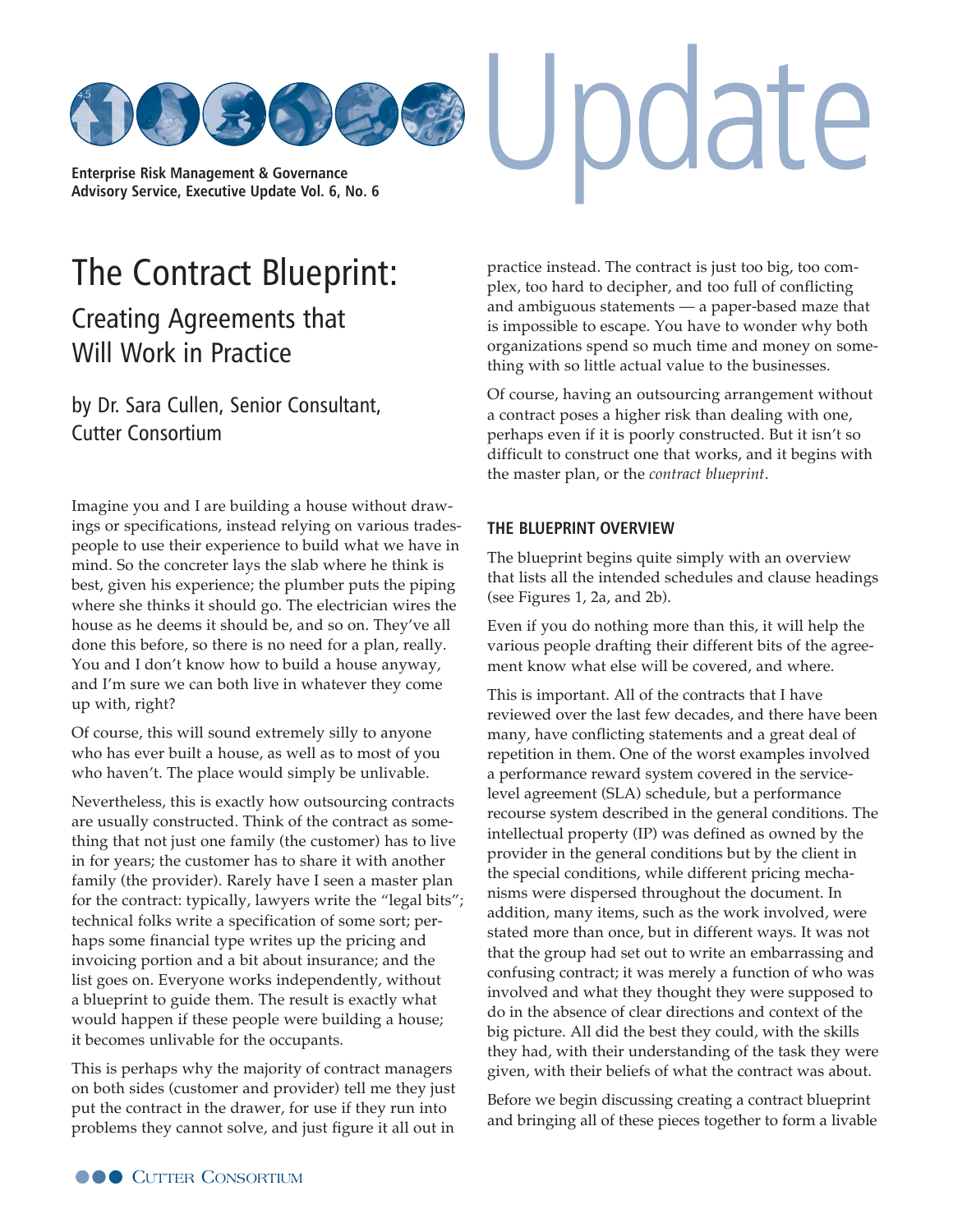

Figure 1 — Example blueprint overview (schedules).

contract, it is important to introduce the role of a *contract architect*. This person has the responsibility of drafting the blueprint and making sure the actual contents of the contract comply with it. The best person for this role would ideally be someone with commercial, financial, operational, and legal understanding of the deal at hand — both strategically and in detail.

## **THE BLUEPRINT DETAIL: USING THE FOA AS THE EXAMPLE**

Putting the blueprint overview together is the easy part. Now comes the more difficult, most crucial aspect of the blueprint. This is where you put, in plain English, what is to be written in each clause.

We'll begin the detailed blueprint with an easy schedule, the Form of Agreement (FOA). This acts as the "cover sheet" for a contract. This is the first part of the contract and is typically only two pages.

## **Clause 1: Recital**

The recital is the list of key events leading to the contract. The purpose is to provide background information to the reader as to how the parties came to form the contract, in this way giving a bit of context to the contract, while also indicating the nature of evidence

of intent that is present (e.g., a request for a bid and a bid response).

In the blueprint, you list the key events and the dates on which they occurred. If the contract was the result of a tendering exercise, you would give just the date the tender request was issued, the dates responses were received, and the date the deal was awarded to the provider. If it was the result of a renegotiation, just the dates concerning the previous contract's end and the period of negotiation would suffice.

## **Clause 2: Form of This Contract**

This is where the schedules and attachments making up the contract are listed, as well as the order of priority in which to interpret the documents. It is enough to include, for example, the diagram in Figure 1 and state that this order also represents the interpretation priority.

## **Clause 3: Commencement and Termination Dates**

At this point, all the blueprint needs is the start and end dates of the contract. If there are options for extensions, these should be stated here, too.

## **Clause 4: Authorized Representatives**

This clause provides the details of the authorized representatives of both parties. These representatives act on

The *Executive Update* is a publication of the Enterprise Risk Management & Governance Advisory Service. ©2009 by Cutter Consortium. All rights reserved. Unauthorized reproduction in any form, including photocopying, faxing, image scanning, and downloading electronic copies, is against the law. Reprints make an excellent training tool. For information about reprints and/or back issues of Cutter Consortium publications, call +1 781 648 8700 or e-[mail service@cutter.com. Prin](mailto:service@cutter.com)t ISSN: 1554-7035 (*Executive Report*, *Executive Summary,* and *Executive Update*); online/ electronic ISSN: 1554-7043.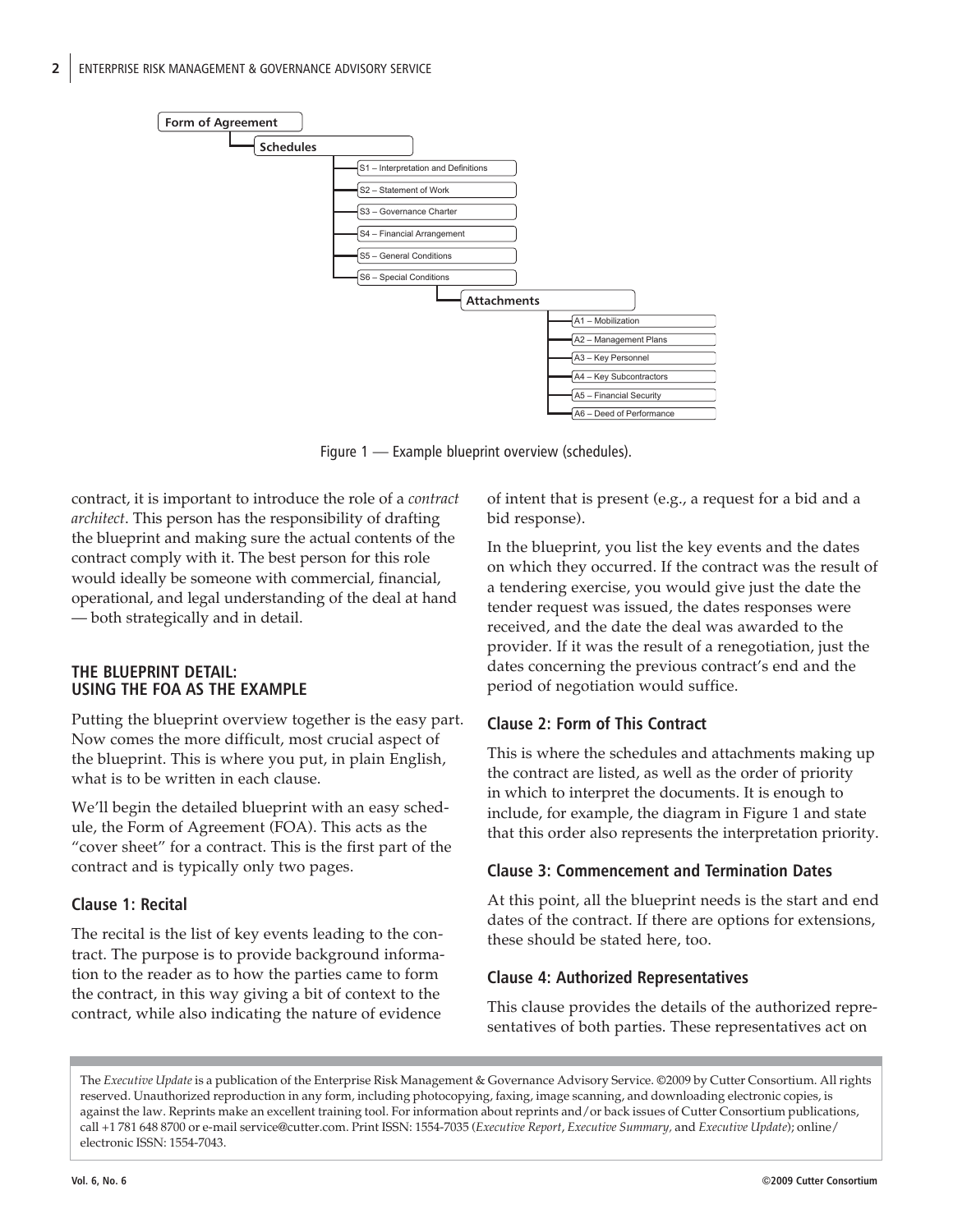#### **THE FORM OF AGREEMENT (FOA)** Clause 1 Recital

Clause 2 Form of This Contract Clause 3 Commencement and Termination Dates Clause 4 Authorized Representatives Clause 5 Signatories

**SCHEDULE S1 – INTERPRETATION AND DEFINITIONS** Clause 1 About This Schedule Clause 2 Interpretation Clause 3 Standard Definitions Clause 4 Special Definitions

**SCHEDULE S2 – STATEMENT OF WORK (SoW)**  Clause 1 About This Schedule Clause 2 Scope Overview Clause 3 Detailed Work Description Clause 4 Performance Management Clause 5 Reporting

#### **SCHEDULE S3 – GOVERNANCE CHARTER** Clause 1 About This Schedule Clause 2 Roles and Responsibilities Clause 3 Meetings Clause 4 Reviews and Assessments Clause 5 Issue Management Clause 6 Dispute Management Clause 7 Variation Management

#### **SCHEDULE S4 – FINANCIAL ARRANGEMENT**  Clause 1 About This Schedule Clause 2 Amounts in General Clause 3 Taxes Clause 4 Invoicing and Payment Clause 5 Costs to Be Borne by the Parties Clause 6 Mobilization Costs Clause 7 Accounting by the Contractor Clause 8 Reimbursables

### Figure 2a — Blueprint: FOA and Schedules S1-S4.

**Clause 1 About This Schedule**

#### **Part A: The Agreement**

Clause 2 Conditions Precedent to the Contract Clause 3 Entire Agreement Clause 4 Governing Law Clause 5 Exercise of Rights Clause 6 Assignment Clause 7 Indemnities Clause 8 Contractor's Representations and Warranties

#### **Part B: The Work**

Clause 9 Contractor's Provision of the Work Clause 10 Standards and Procedures Clause 11 Workforce and OHS Clause 12 Subcontracting Clause 13 Force Majeure Clause 14 Extension of Time to Perform the Work

#### **Part C: Governance**

Clause 15 General Obligations of the Parties Clause 16 Relationship of the Parties Clause 17 Authorized Representatives Clause 18 Auditing Clause 19 Official Enquiries Clause 20 Variations Clause 21 Disputes Clause 22 Contractor's Conflict of Interest Clause 23 Contractor's Change of Control

**Part D: Records, Information, and Communication** Clause 24 Records Clause 25 Confidentiality Clause 26 Privacy Clause 27 Notices Clause 28 Use of Client Name, Logo, and Testimonials

**Part E: Financial** Clause 29 Costs Clause 30 Payment Clause 31 Client Right to Offset

#### **Part F: Termination**

Clause 32 Termination in Full Clause 33 Termination in Part Clause 34 Disengagement Clause 35 Settlement of Accounts Clause 36 Post-Termination Clause 37 Termination Notice

Figure 2b — Blueprint: Schedule S5 (General Conditions).

behalf of the parties they represent. These will usually be the contract managers of the parties, as they are the "active" managers regarding the contract and manage its day-to-day obligations.

For blueprint purposes, state the positions that will act as the expected authorized representatives in both parties for this contract.

## **Clause 5: Signatories**

Most organizations have found it useful to have the signatures up front in order to be able to quickly identify who actually signed the agreement, which is why it is in the FOA.

So, in the blueprint, state the positions that you expect to be the signatories in both parties.

## **FINISHING THE BLUEPRINT AND THE CONTRACT**

This process continues for every schedule, every clause. While that may sound a bit onerous initially, the ratio is no more than one blueprint page for every three contract pages.

This is quite a minor investment to make in getting the deal written up well. First of all, it provides the master plan so sorely needed when preparing any outsourcing contract. Then, by focusing on the intent, and not the exact wording, all the different but interrelated concepts that comprise a contract are worked out at a tactical level.

For example, let's say that a key objective of the contract is to obtain technological innovations. Some of the interrelated issues are the specifications, KPIs,